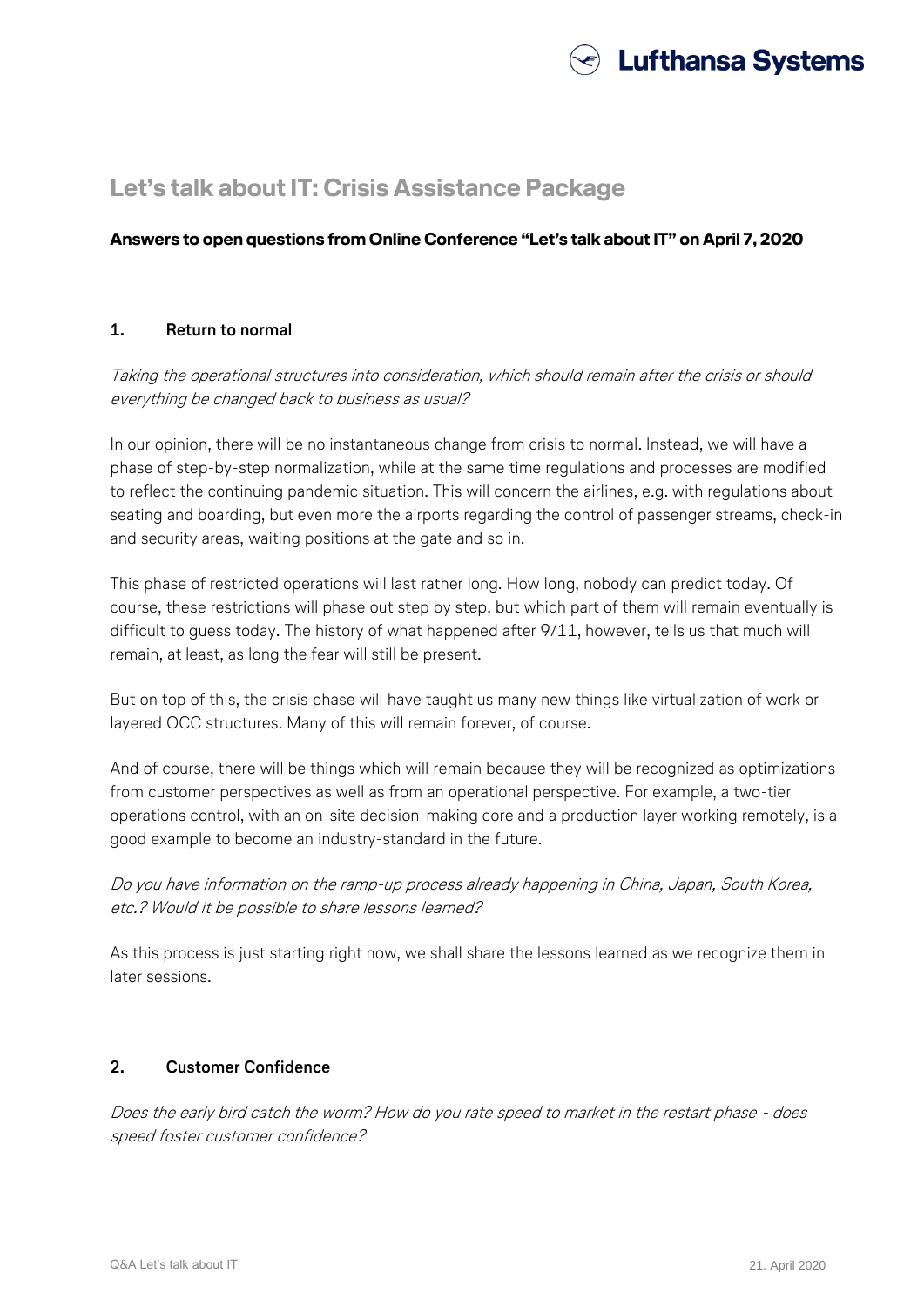

The fate of customer confidence is not determined in the restart phase. It is retained – or lost – already in the earlier phases. When shutting down, when being away from the markets it is the crucial time when the customer base and when the brand value is protected.

Therefore, already in these early phases an airline has duly to decide what to do to keep the link to the customer alive, and not to put in danger the positive apprehension of the customer. This starts with refund and rebooking policies but is more than this. It is about information, communication and trust. Therefore, the link of contact to the clients never may break, or they are lost.

A quick restart as soon as it is possible is necessary for other reasons. Airlines will compete for substantially smaller markets of completely new behaviour, which we do not yet know. These markets will be quickly conquered – here the early bird catches the worm. Moreover, any airline will massively need liquidity, and therefore be in the need to sell tickets and to fly again as quickly as possible.

When comparing passenger management during pre and after crises period. How could we address or involve passengers during the 3 phases? What needs to be changed?

In the hibernation phase, you have to care that the passenger is not frustrated or lost. In the survive phase, you have to keep them connected. In the restart phase, you have to make them paying customers again. In all three phases, communication and a truly positive attitude to the customer are key.

# **3. Impact of stronger state influence**

How do you see innovation in terms of the offer to our customers, cybersecurity, etc. going in line with some airlines been partially or completely taken over by states? Isn't that going to rather slow down innovation?

Many airlines will need financial support from their respective governments, for sure. However, this will not imply that airlines will be integrated into state organizations or that airlines will be immediately subordinated to government functions. Most likely governments might just hand out emergency loans, or inject capital in exchange for minority stakes, in both cases reserving the status of the airlines as private companies. So you might have some additional non-executive directors in the airline board (or a swap of one or two members of the advisory board for "European") type company structures, but nothing more.

Apart from this, no strict simple relationship between innovation and government share can be recognized. When you look at four big transport and logistic related companies in Germany, for Deutsche Lufthansa and Deutsche Post / DHL privatization was an innovation booster, for Deutsche Bahn already the preparation for privatization was an innovation killer which almost killed the company, and Fraport was 100 % government-controlled and prospering and innovating all the time.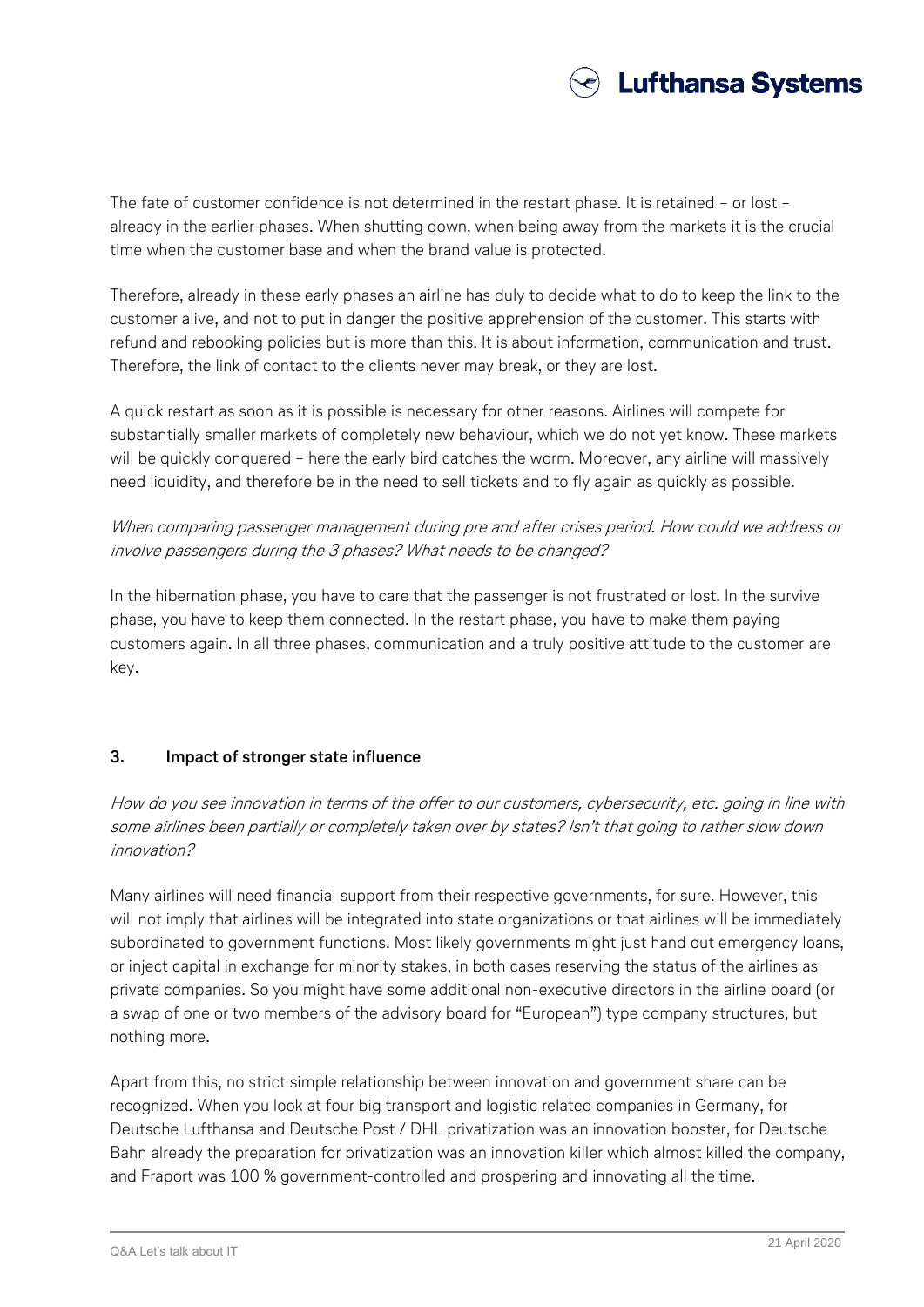

#### **4. Role of Regulators**

What do you foresee happening in the regulatory environment and how should airlines be engaging with regulators during the survival and re-start phases? What kind of new regulations should the aviation business expect after crisis?

As soon as thought about a return to normal starts, it is expected that authorities will modify rules or create new ones reflecting the persistent pandemic situation. Prevention of contagion – almost never thought of being a part of airline regulations – will become a natural part of air travel. This is true both for the in-the-tube situation as well as for the airport processes.

#### **5. CAMO responsibility**

#### How do you see CAMO activities after the COVID19 pandemic?

After the pandemic, most airlines will probably be in a situation of sparse liquidity and a weak working capital base. Therefore, it is essential to establish the new network – where promising markets have been identified – in order to secure substantial revenue inflow as quickly as possible, and at the same moment, keep the operational costs as low as possible in order to avoid additional liquidity drain.

The role of CAMO in this situation is to provide the means for both. For revenue generation, you need to fly, and for flying, you need the fleet capacity. For minimizing cost, on the other hand, you just need to fly, nothing else. Therefore, two CAMO deliverables are key: fleet capacity and A/C utilization are key. In order to secure this, diligent and clever planning has to be made already in the survival phase. If this planning is not of utmost precision and flexibility at the same moment, an airline is doomed to stumble into the restart phase.

#### **6. Subsequent sessions and priority of packages**

Are there more lessons planned or sessions on some specific areas like network management? What do you think about a recurring series of such broadcasts?

Roughly once a month, a session about each of the modules will follow – perhaps even more.

Which area/package/advise is the most important one to start now as an airline?

(Almost) all money of an airline normally comes from revenue, and (almost) all revenue comes from passengers. Therefore, in crisis management, it is of essence